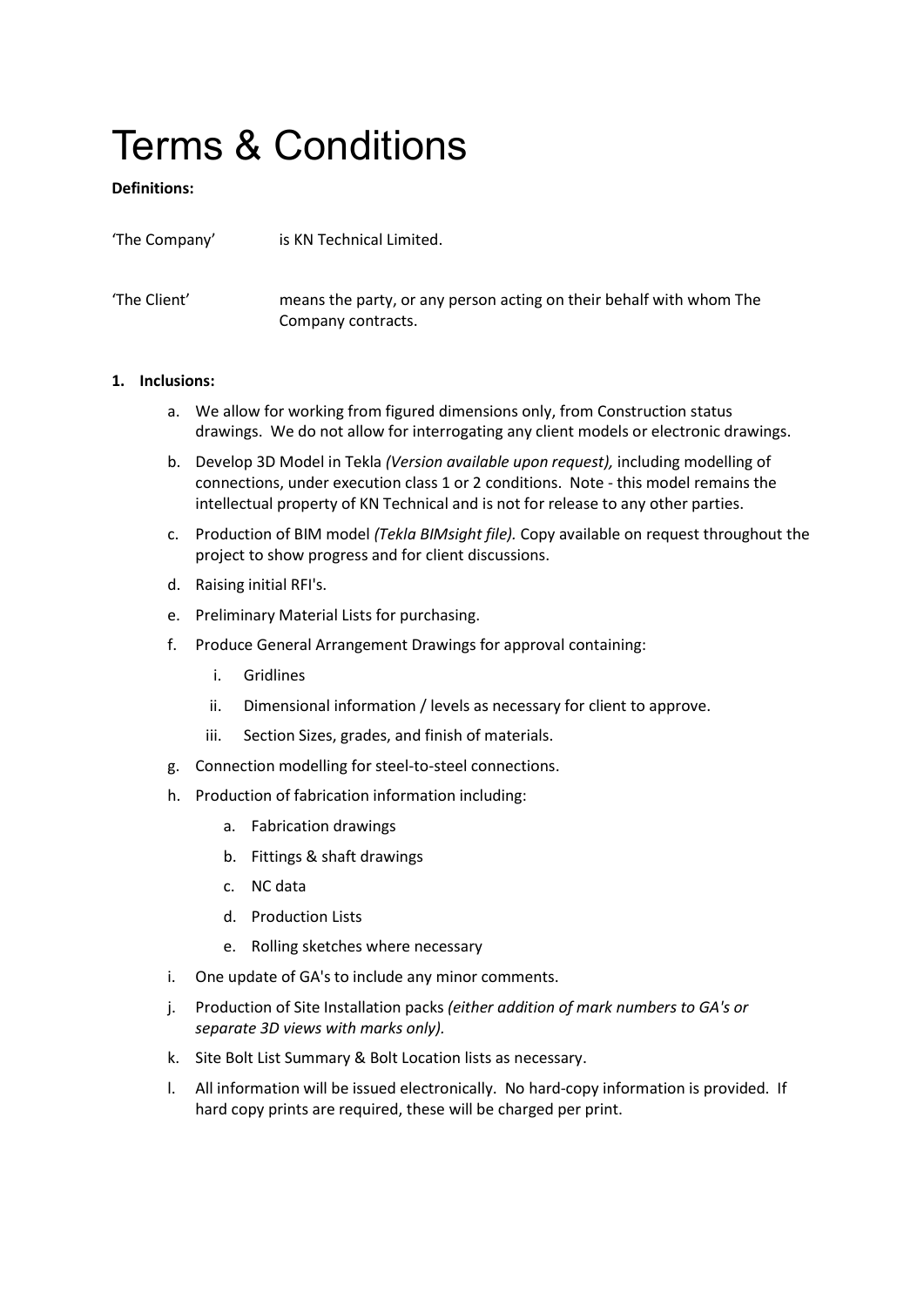### 2. Exclusions:

Our quotes do not generally allow for (but can be included specifically on a job by job basis):

- a. Anything not indicated on the drawings or specifically excluded on our quotation.
- b. Working from and interrogating clients models or AutoCAD drawings issued by the client.
- c. Any specific weld prep or notations, architectural details, or fabrication drawing notation other than standard structural welds.
- d. Any cladding requirements.
- e. Any secondary coordination, brackets / fixtures & fittings not mentioned in our scope offer letter for other trades i.e. concrete panels, cladding panels, plant, M&E equipment etc.
- f. Any paint masking notations for Intumescent Paint Masking or HSFG connections (or any other specific finish notations or details).
- g. Any lifting brackets / manlock points unless specifically noted on the enquiry documents.
- h. Any edge protection or netting provision unless specifically noted on the enquiry documents.
- i. Any temporary steelwork or their connections unless indicated on the enquiry documents or in our scope offer letter.
- j. All structural design (including connection calculations).
- k. Any cold rolled members & connections for cladding fixings not mentioned in our scope document.
- l. Any subsequent impact from revised drawings that may be received.
- m. Interrogation of any client models or drawings to determine information not given on drawings by figured dimensions.
- n. Working to any survey information.
- o. Coordination work over or above initial RFI's / queries on client drawings, including excessive telephony.
- p. Any additional revision to GA's other than that stated above.
- q. Any revisions to model, drawing or issued information.
- r. Any phasing or lotting other than required by KN Technical for internal purposes.
- s. Site visits or design co-ordination meetings *(including travelling time).*
- t. As-built drawings.
- u. Hard copies of any documentation (fabrication or site packs).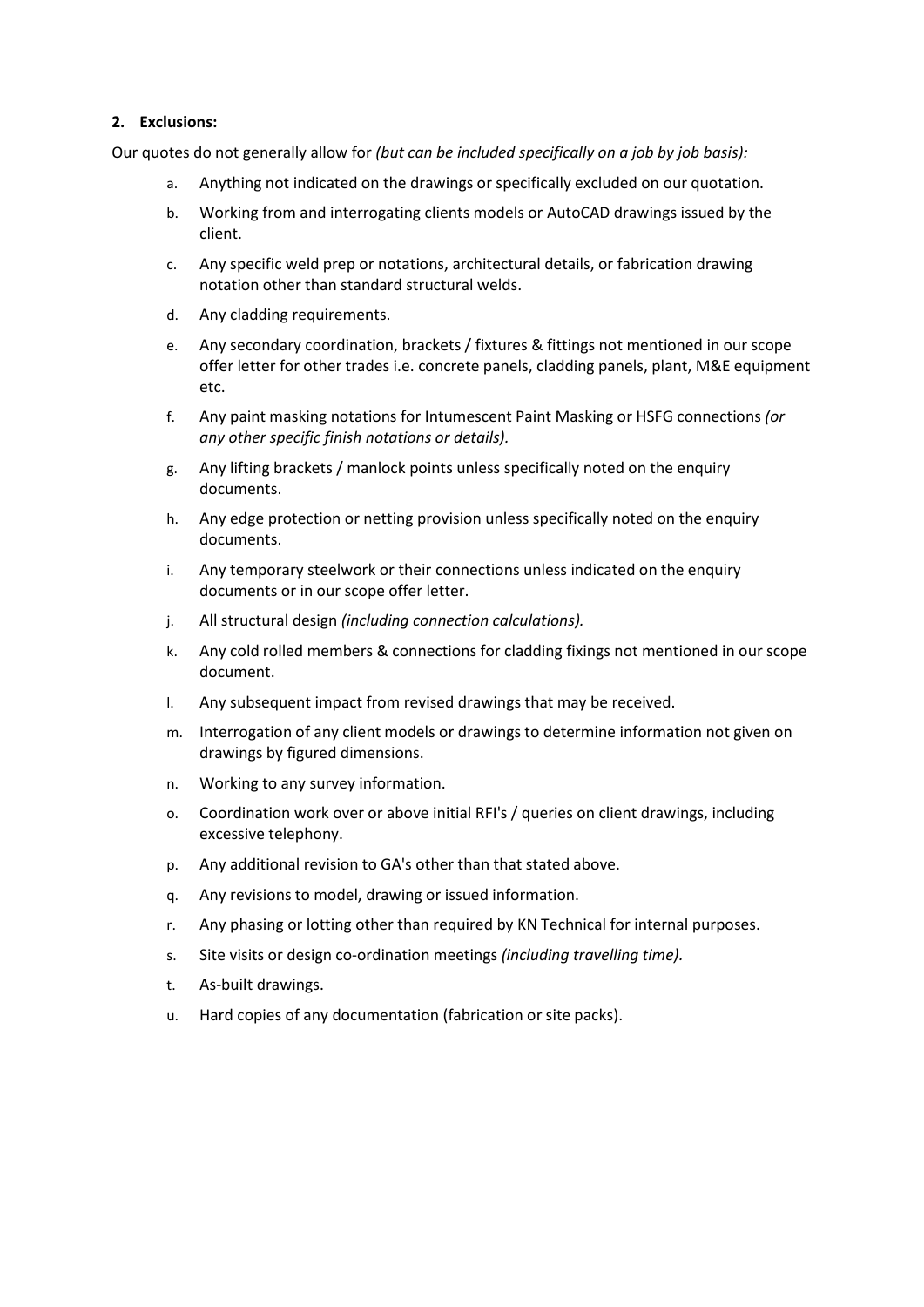#### 3. Pricing, Variations & Invoicing:

- a. Our quotation / rates are all quoted as NET, exclusive of any discount & exclusive of VAT and will be subject to VAT at the current rate.
- b. All estimated prices quoted, whether written or verbal, are for the listed and mentioned services only. Any additional services required to complete a project will be quoted for in advance and charged accordingly.
- c. Quotations will be fixed for a period of 28 days from the date on the quote letter.
- d. Quotations are based on work being carried out during our normal working hours (Mon to Fri, 8am to 5pm). Any acceleration in works due to late information from the client creating a requirement to work outside of these hours will be charged at hourly rate over and above quoted figure.
- e. Any additional work or variations requested by the Client (outside of the original quoted sum) shall be charged on an additional time basis as the company stated rates with submitted detailed timesheets or may be based on a separate quotation.
- f. A signed purchase order (with a PO number and project value) will need to be raised for the full quoted and agreed amount before work can commence on any job. A separate PO may need to be raised for any variations to the original scope of works.
- g. All estimates are based on expected or agreed drawing time and include one set of small drawing revisions where minor alterations are called for by the Client. Any additional time outside of this remit will be charged at the standard hourly rate.
- h. Where there is a change of brief or scope, the Company will inform the Client in advance of any additional costs likely to be incurred.
- i. Any cancellation of the PO by the client following commencement of works, will result in a claim for the works carried out at the point of cancellation, and may include additional charges to cover any losses of the company such as expenses, time and any loss of profit.

#### 4. Payment Terms:

- a. Terms of Payment will be 28 days from date of invoice (unless otherwise agreed in writing at time of order). The Company reserves the right to make a surcharge of interest to accounts that are not paid by this time. This is currently 8% above the Bank of England base rate. Client credit screenings may affect any subsequent credit agreement.
- b. The company reserves the right to invoice for any disbursements for part works carried out including third party costs incurred on a project should the project be unable to be completed for any reason or has been delayed / put on hold by the Client for a period of 4 weeks or more then stage invoicing will occur.
- c. The company will generally invoice monthly (interim invoicing based on the approximate % of work completed) or on completion of the project.
- d. The client is not entitled to apply any discount such as but not exclusively, Main Contractors Discount.
- e. Payments on the Company invoices are not subject to retention.
- f. Any disputes on invoices will be notified to the company within 7 days or the invoice will be deemed as accepted.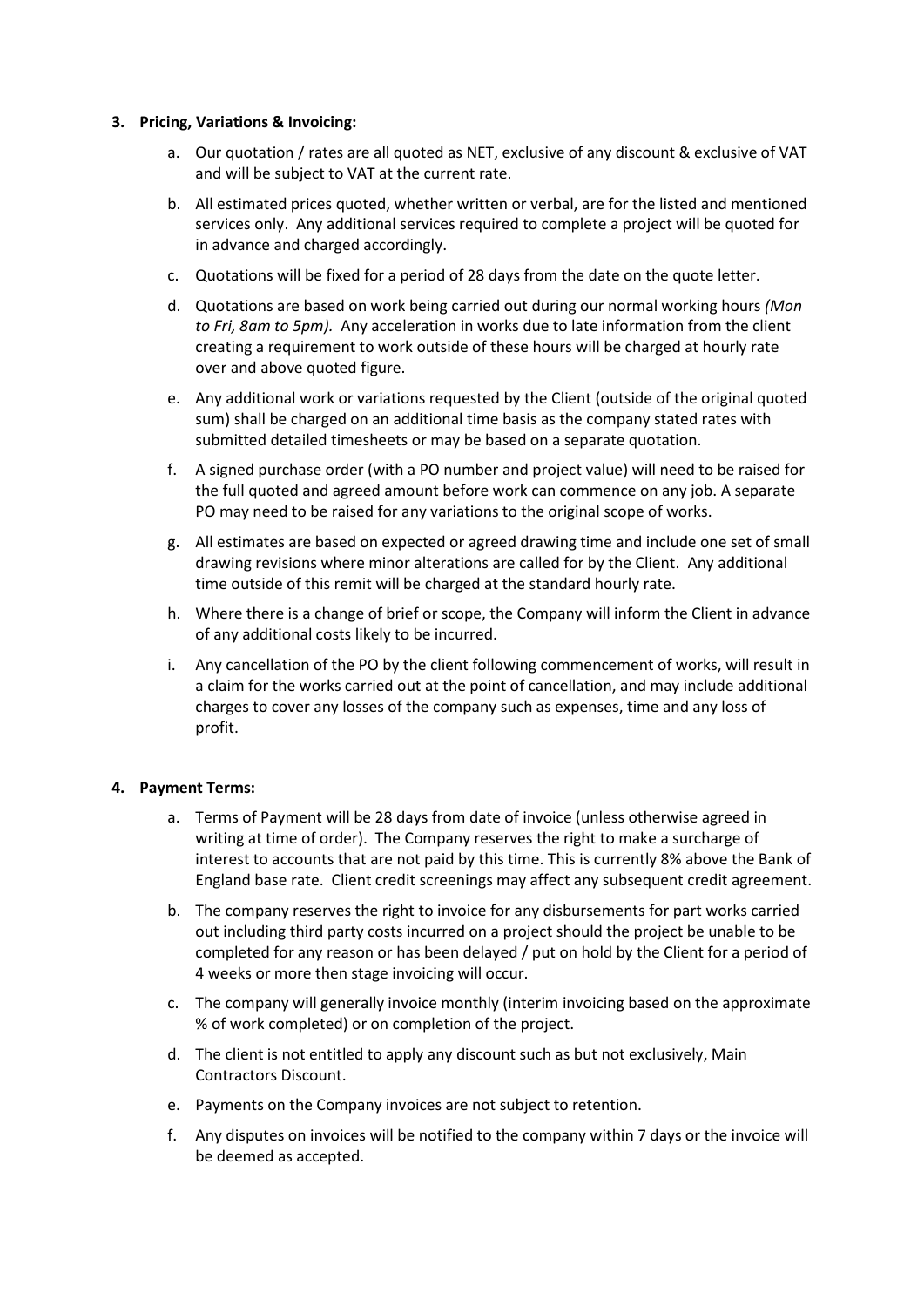g. The Company will have a lien over any product, data or materials if any payments due from you have not been paid and cleared in full within 1 month from the date of the invoice.

## 5. Programme & Planning:

- a. All projects are planned to an agreed schedule of information flow. Non-adherence to this schedule by the Client may result in compromising final delivery deadlines. If this is likely to occur, the Company will advise the Client as soon as this becomes evident and suggest an alternative solution where feasible. This may incur additional costs.
- b. Whilst every effort will be made to achieve agreed delivery, the Company cannot accept liability or be held financially responsible for any targets or deadlines being missed for delivery of any work which is outside of the Company's control. The Company will not be held responsible for any delays to scheduled completion dates arising out of the following:
	- i. Failure to receive response to requests for information  $(RF/S)$  in a timely manner.
	- ii. Delays to scheduled issue dates (to the Company) of release of information in respect of design, revisions or contract additions / deletions.
	- iii. Approval of drawings.
	- iv. Extensions of time arising out of the introduction of additional works which impact upon the original scope and which are the subject of Variations.
- c. Once final approvals have been signed off, the Company cannot be held responsible financially or otherwise for any errors relating to programming or any end product.
- d. It is the responsibility of the client to provide the company with accurate information in a timely manner to meet project deadlines. The company accept no responsibility for delays through late information release from the client.
- e. Any delays in information flow from the client, which holds up the progress of detailing work, may result in delay charges should the Company not be in a position to carry out other works in the interim.
- f. The Company will use its best endeavours to ensure programme targets are met. If the programme is impacted in any form by the client, the company reserve the right to extend their programme in line with the delays created.

## 6. Liability & Transfer of Ownership:

- a. The Client is to formally approve drawings in writing by way of email before release. If the client requests drawings are issued without formal approval the company accepts no responsibilities for any delays or additional costs incurred by the client through errors.
- b. In the unlikely event of any errors or omissions as a result of the Company performance, the Company agrees to consider back charges against it for costs based on the following basis only:
	- i. The Company maximum liability is 20% of the final detailing contract value (including change orders). These costs are to include direct labour, materials & transportation costs that may be needed to correct the deficiency.
	- ii. Consequential damages of any kind are specifically excluded.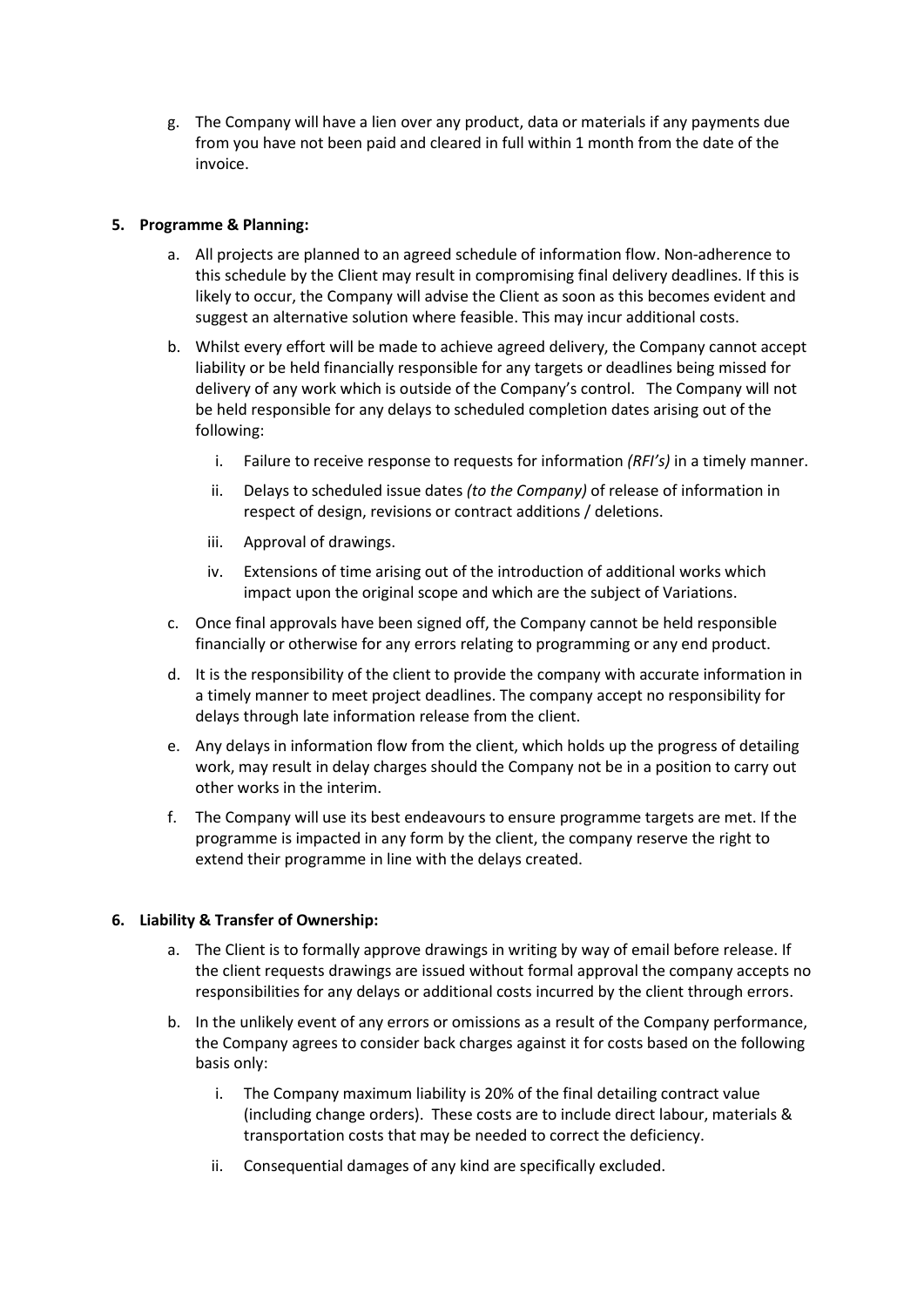- iii. The Company is to be notified within 48 hours of identification of any potential back charge. Documentation shall be provided to the Company within 30 calendar days of initial knowledge of the back change.
- c. The Company is unable to accept any 'back to back' agreements relating to 'flow down' conditions of the main contract.
- d. All creative work produced during a project and related correspondence remains the property (physically, intellectually and in copyright), of the Company until full payment has been made on the Client's account, and all project costs have been cleared.
- e. In good faith, the Company will hold any supplied files, originals and materials for a period of up to 12 months. Resumption of works on the project would be completed according to the original schedule of costs so long as the project specification remained unaltered.
- f. It is the responsibility of the Client that all information supplied to the company by the client will have the relevant copyrights, licenses and permissions for use in the commissioned project. The company will not accept responsibility / liability for infringements caused by any wrongly supplied information.
- g. The Company reserves the right to commission freelance support or outsource any job if it is felt it is in the best interests of the Client. Any outsourced job remains the property/responsibility of the company and such services are deemed to be carried out 'indirectly' by the Company.
- h. As part of larger projects which involve 3rd parties commissioned directly by the client, the Company will not be held responsible in any way for services not carried out / managed directly or indirectly by the Company.
- i. In the event of any bona fide dispute or difference arising between the parties in connection with the Contract (excluding any dispute relating to non payment of the Charges, for whatever reason), the parties shall attempt to resolve such dispute or difference in good faith or by mediation. It is the responsibility of the Client to inform the Company immediately of any issue that may lead to a dispute (including but not limited to quality, service, cost, deadline), without such information, no disputes will be entered into.
- j. Whilst taking every care to protect all media and correspondence supplied, the Company cannot accept liability or be held responsible financially or otherwise for any loss. Disputes will not be entered into.
- k. The Company cannot guarantee the Client exclusivity of any marketing concept, strategy, design or other intellectual property provided. Therefore, the Company will not accept liability for any alleged claim from the Client or any Third Party as the result of unintentional similarity in part or whole of a Third Party's copyright protected or registered trademark or brand, identity, strapline, colour usage and content, product or otherwise.
- l. It remains the Client's responsibility to seek copyright protection if desired for any creative/intellectual property provided to the Client by the Company.
- m. The Company reserves the right to the addition of our Company credit on projects unless instructed otherwise by the Client and, to the use for self-promotion any work carried out for the Client.